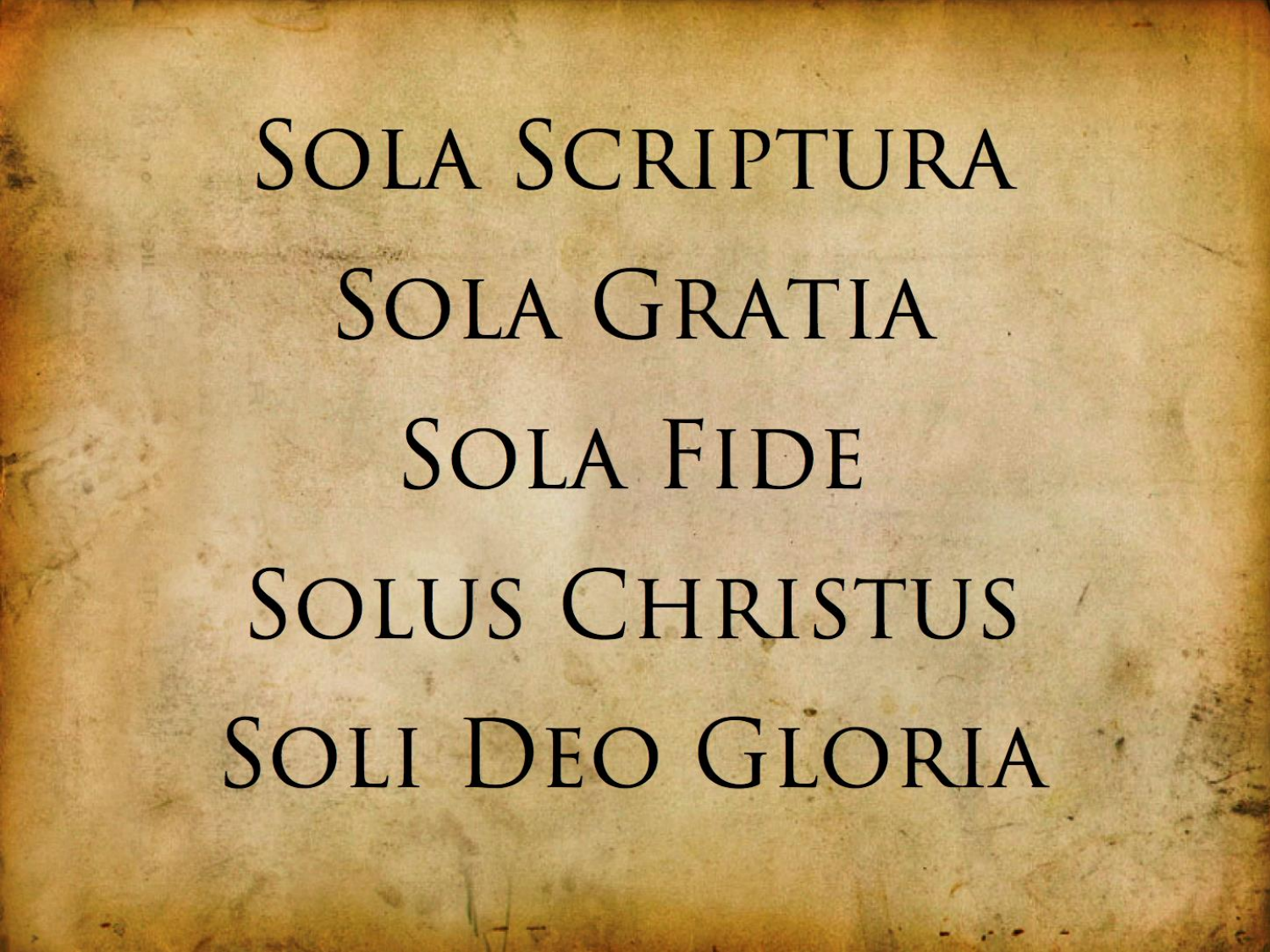Solus Christus

**GOD ALONE IS TO BE INVOKED THROUGH THE MEDIATION OF CHRIST ALONE. In all crises and trials of our life we call upon him alone, and that by the mediation of our only mediator and intercessor, Jesus Christ. For we have been explicitly commanded: "Call upon me in the day of trouble; I will deliver you, and you shall glorify me" (Ps. 1:15)….**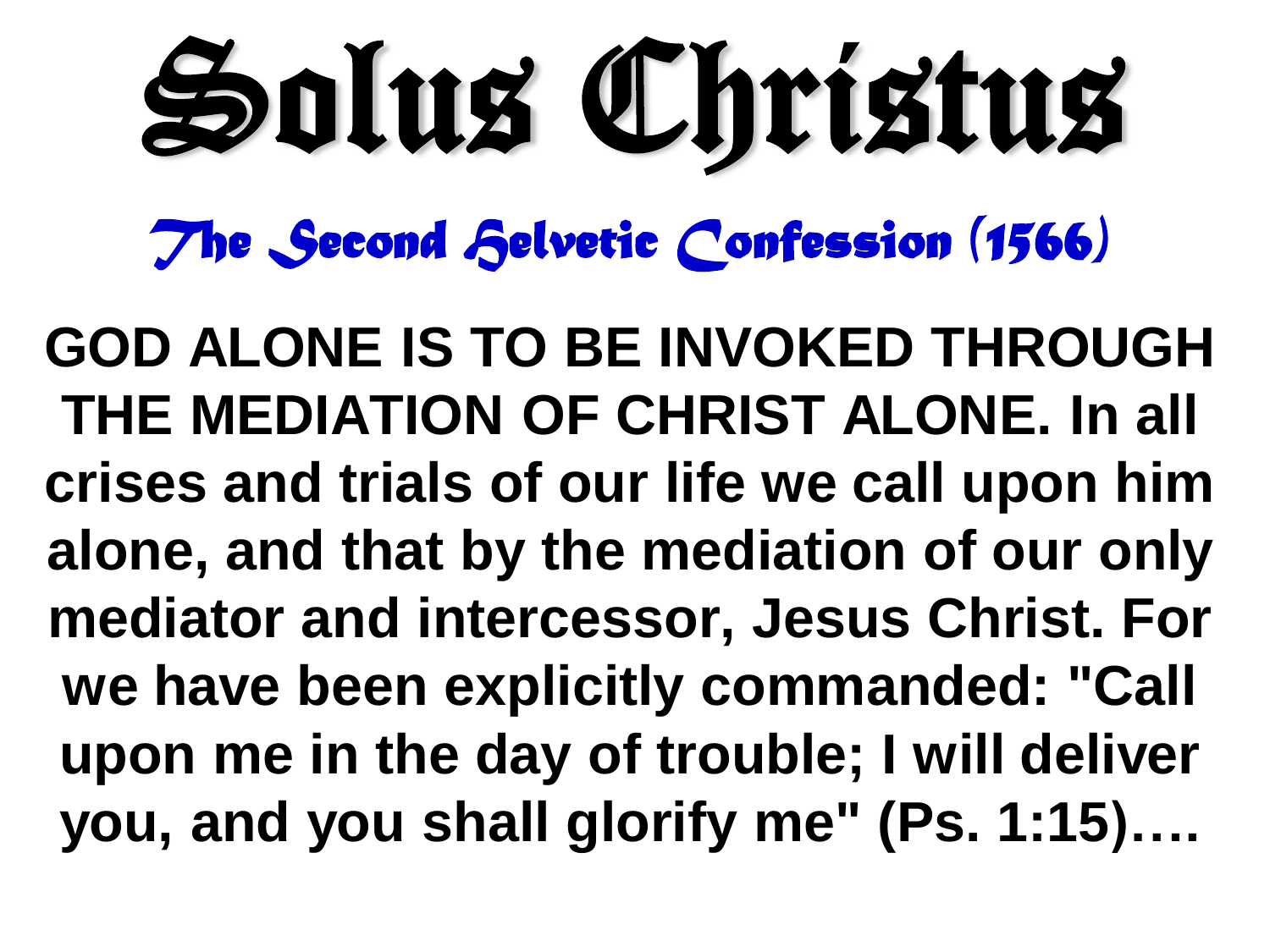Solus Christus

**…Moreover, we have a most generous promise from the Lord Who said: "If you ask anything of the Father, he will give it to you" (John 16:23), and: "Come to me, all who labor and are heavy laden and I will give you rest: (Matt. 11:28). And since it is written: "How are men to call upon him in whom they have not believed?" (Rom. 10:14),…**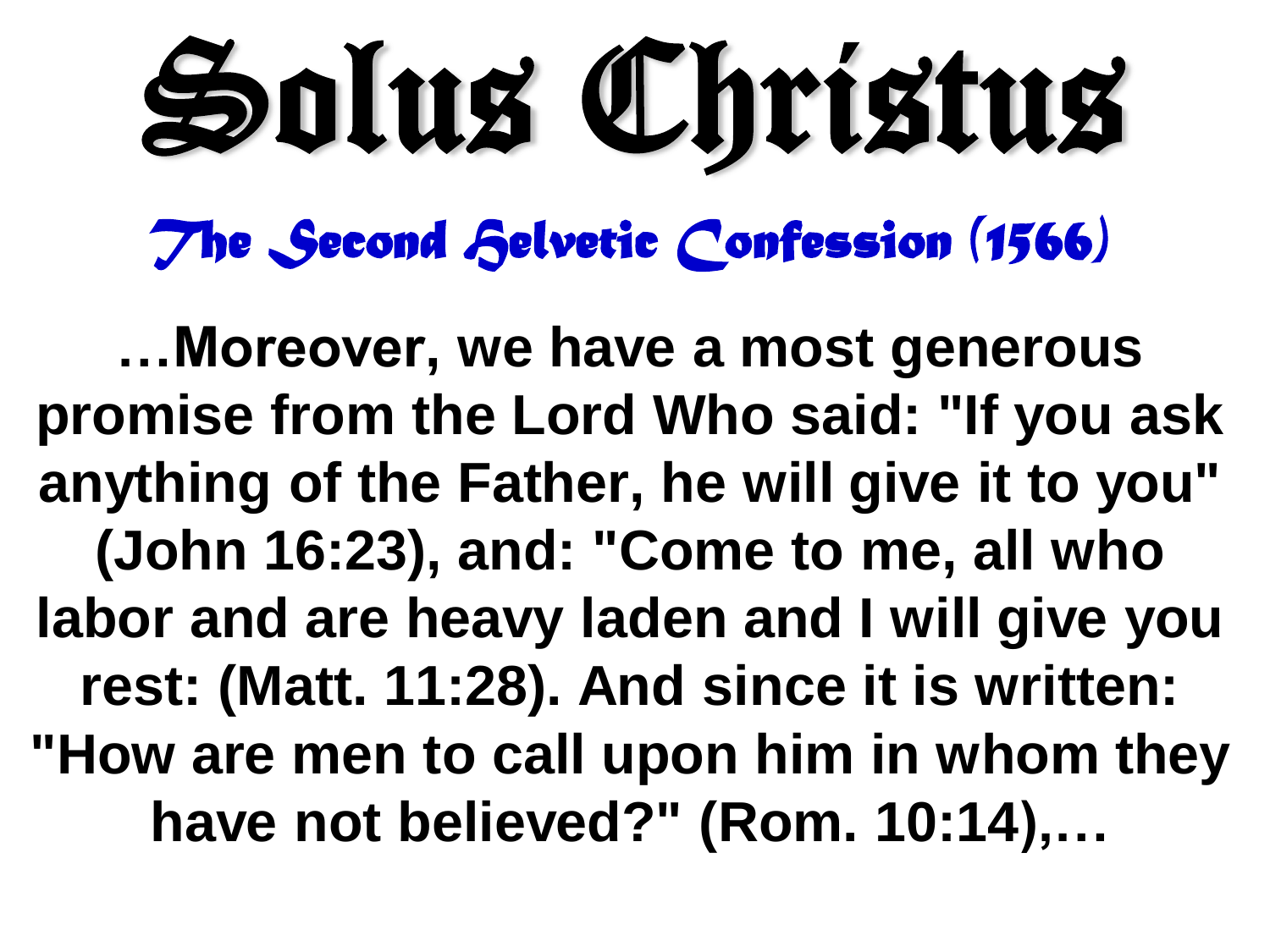Solus Christus

**…and since we do believe in God alone, we assuredly call upon him alone, and we do so through Christ. For as the apostle says, "There is one God and there is one mediator between God and men, the man Christ Jesus? (I Tim. 2:5), and, "If any one does sin, we have an advocate with the Father, Jesus Christ the righteous," etc. (I John 2:1)….**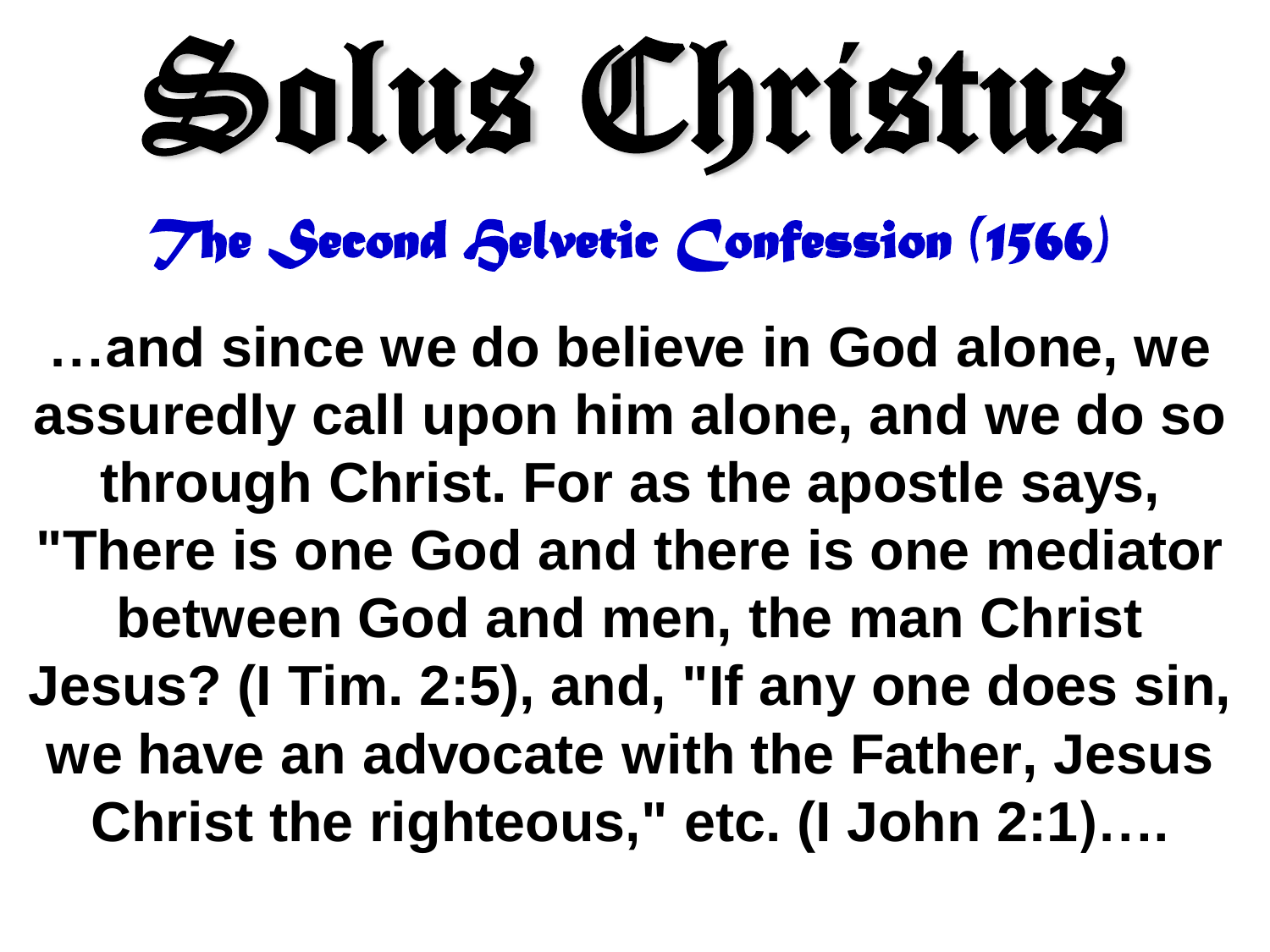Solus Christus

**THE SAINTS ARE NOT TO BE ADORED, WORSHIPPED OR INVOKED. For this reason we do not adore, worship, or pray to the saints in heaven, or to other gods, and we do not acknowledge them as our intercessors or mediators before the Father in heaven. For God and Christ the Mediator are sufficient for us;…**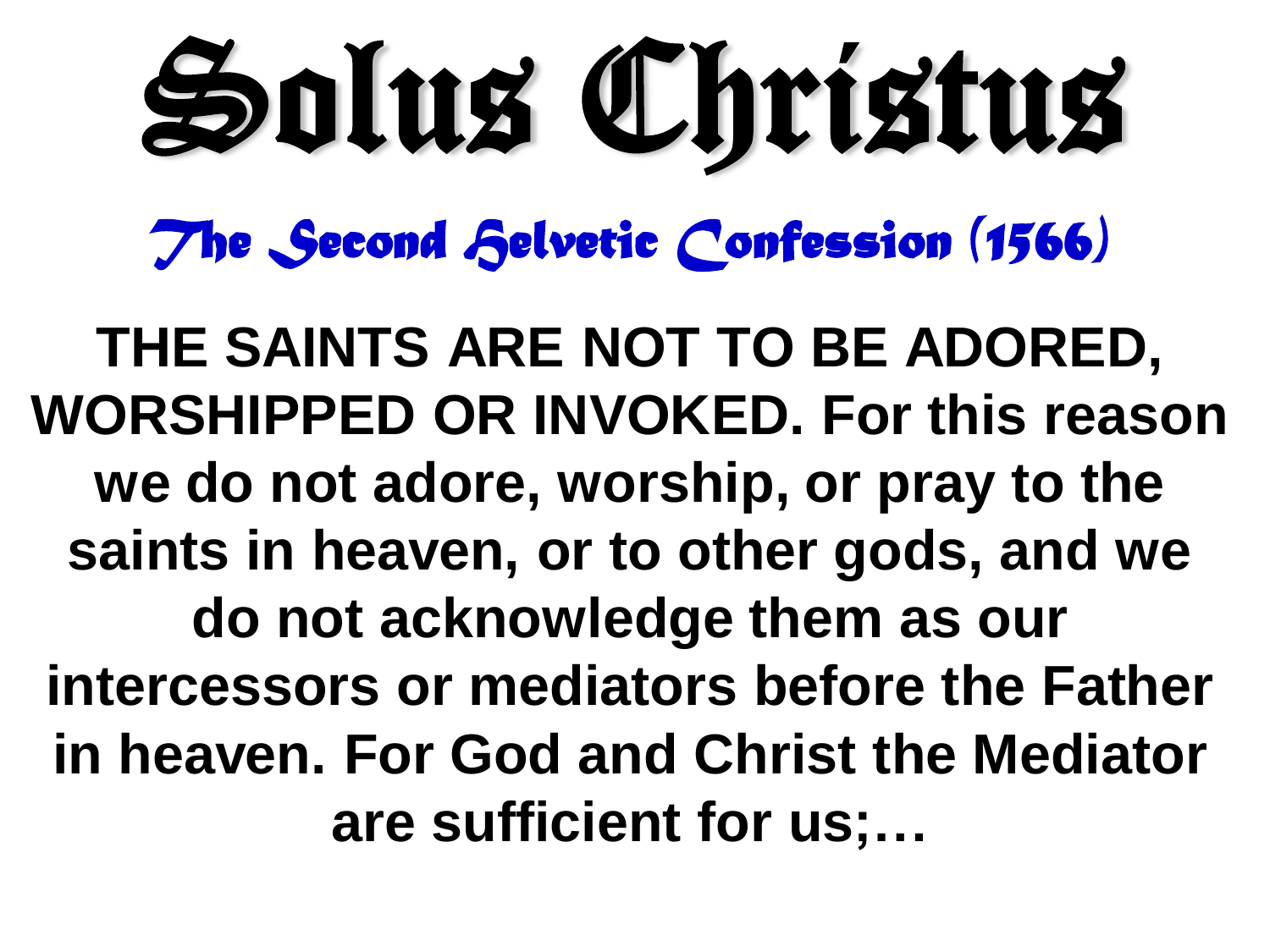Solus Christus

**…neither do we give to others the honor that is due to God alone and to his Son, because he has expressly said: "My glory I give to no other: (Isa. 42:8), and because Peter has said: "There is no other name under heaven given among men by which we must be saved," except the name of Christ (Acts 4:12). In him, those who give their assent by faith do not seek anything outside Christ.**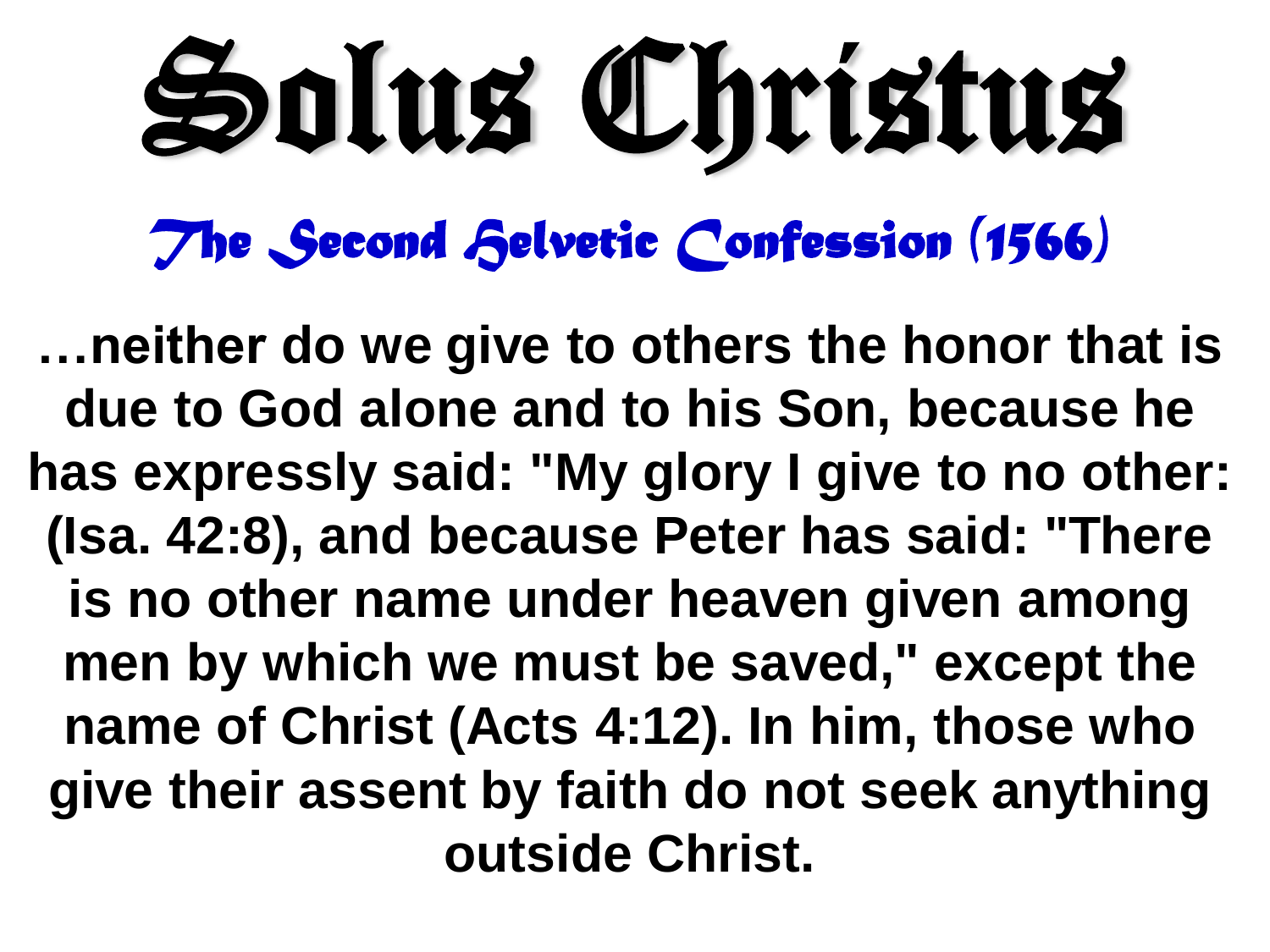**I. It pleased God, in His eternal purpose, to choose and ordain the Lord Jesus, His only begotten Son, to be the Mediator between God and man, the Prophet, Priest, and King, the Head and Savior of His Church, the Heir of all things, and Judge of the world: unto whom He did from all eternity give a people, to be His seed, and to be by Him in time redeemed, called, justified, sanctified, and glorified.**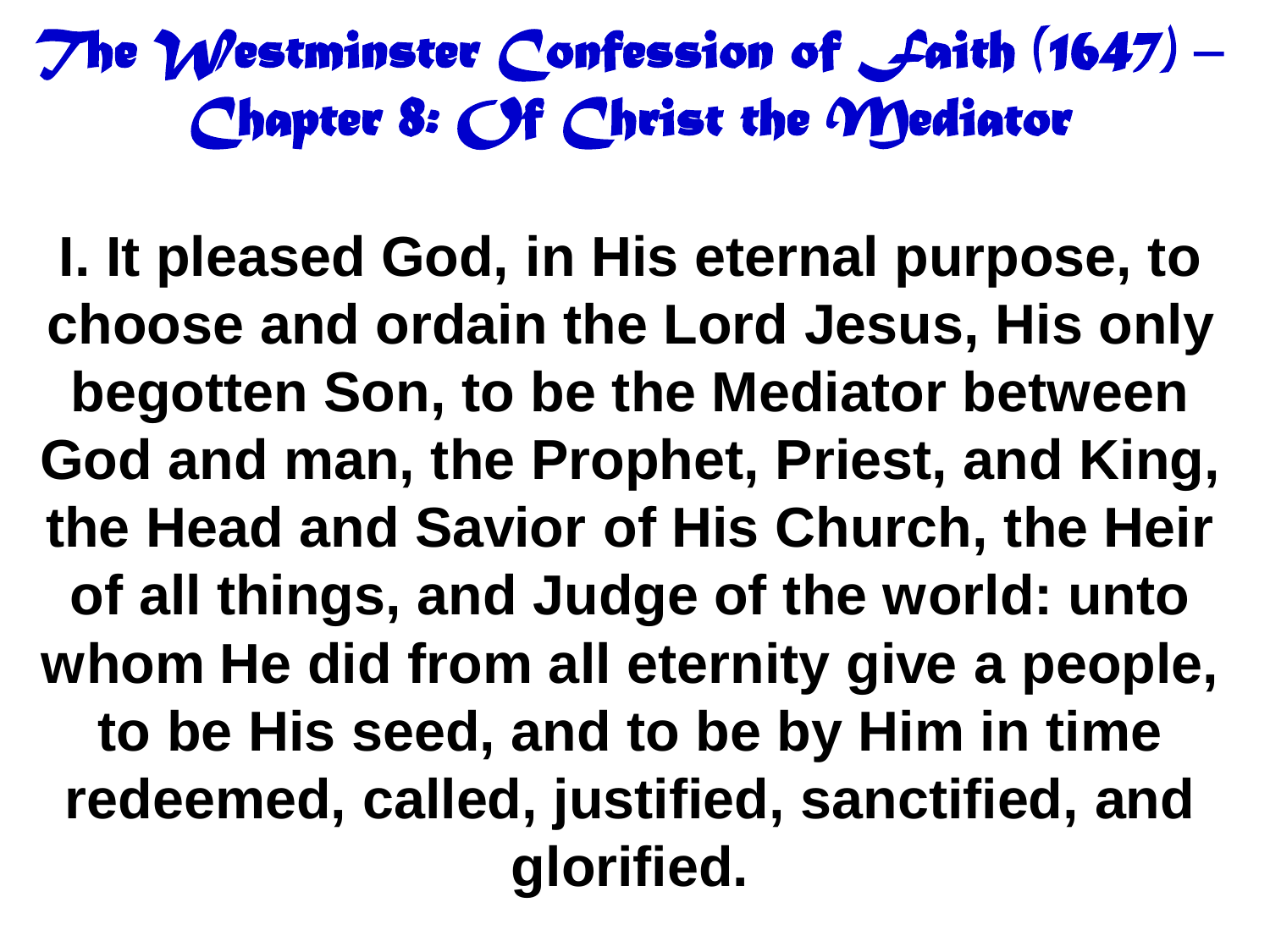**II. The Son of God, the second person of the Trinity, being very and eternal God, of one substance and equal with the Father, did, when the fullness of time was come, take upon Him man's nature, with all the essential properties, and common infirmities thereof, yet without sin;…**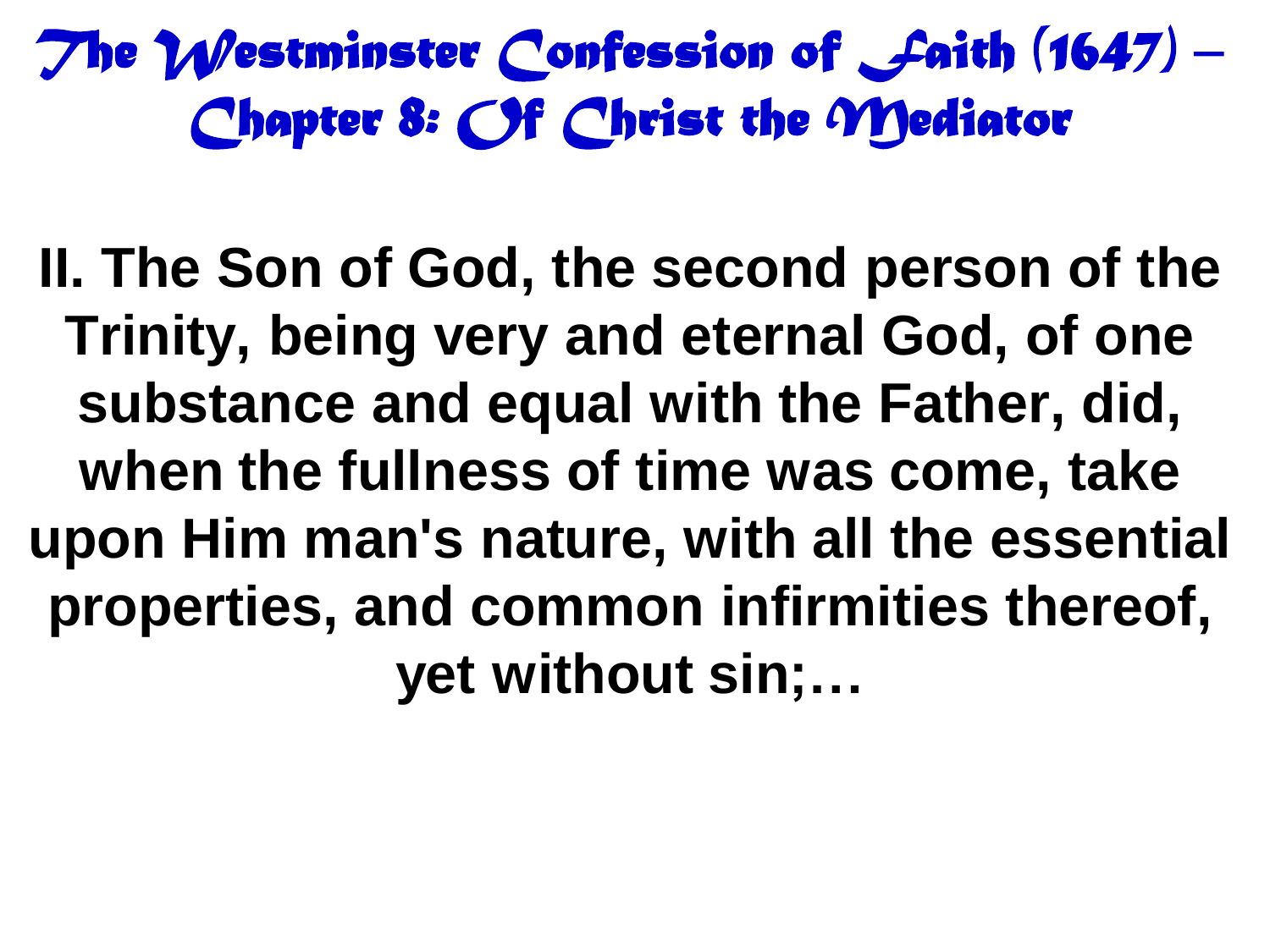**…being conceived by the power of the Holy Ghost, in the womb of the virgin Mary, of her substance. So that two whole, perfect, and distinct natures, the Godhead and the manhood, were inseparably joined together in one person, without conversion, composition, or confusion. Which person is very God, and very man, yet one Christ, the only Mediator between God and man….**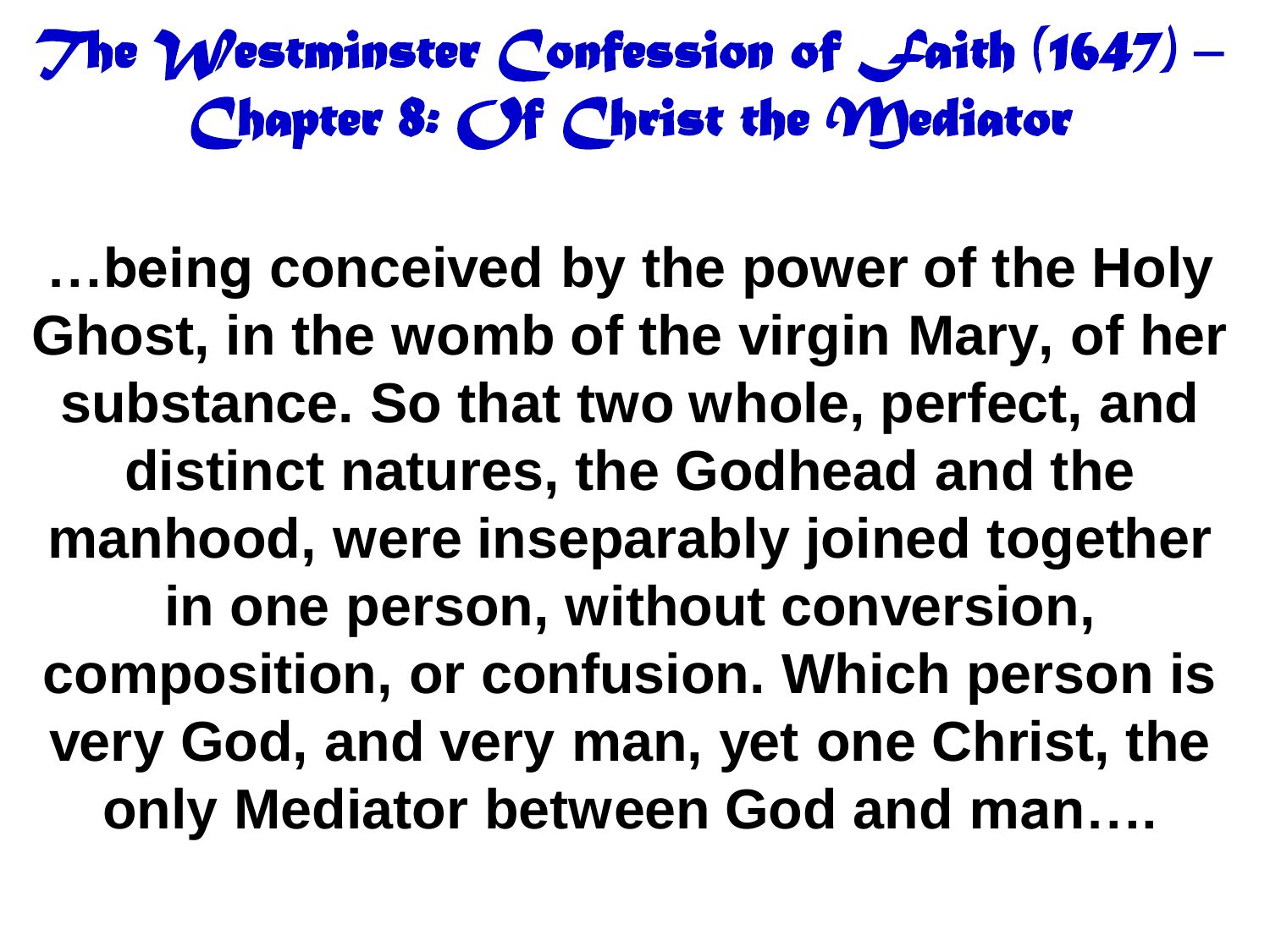**V. The Lord Jesus, by His perfect obedience, and sacrifice of Himself, which He through the eternal Spirit, once offered up unto God, has fully satisfied the justice of His Father; and purchased, not only reconciliation, but an everlasting inheritance in the kingdom of heaven, for those whom the Father has given unto Him.**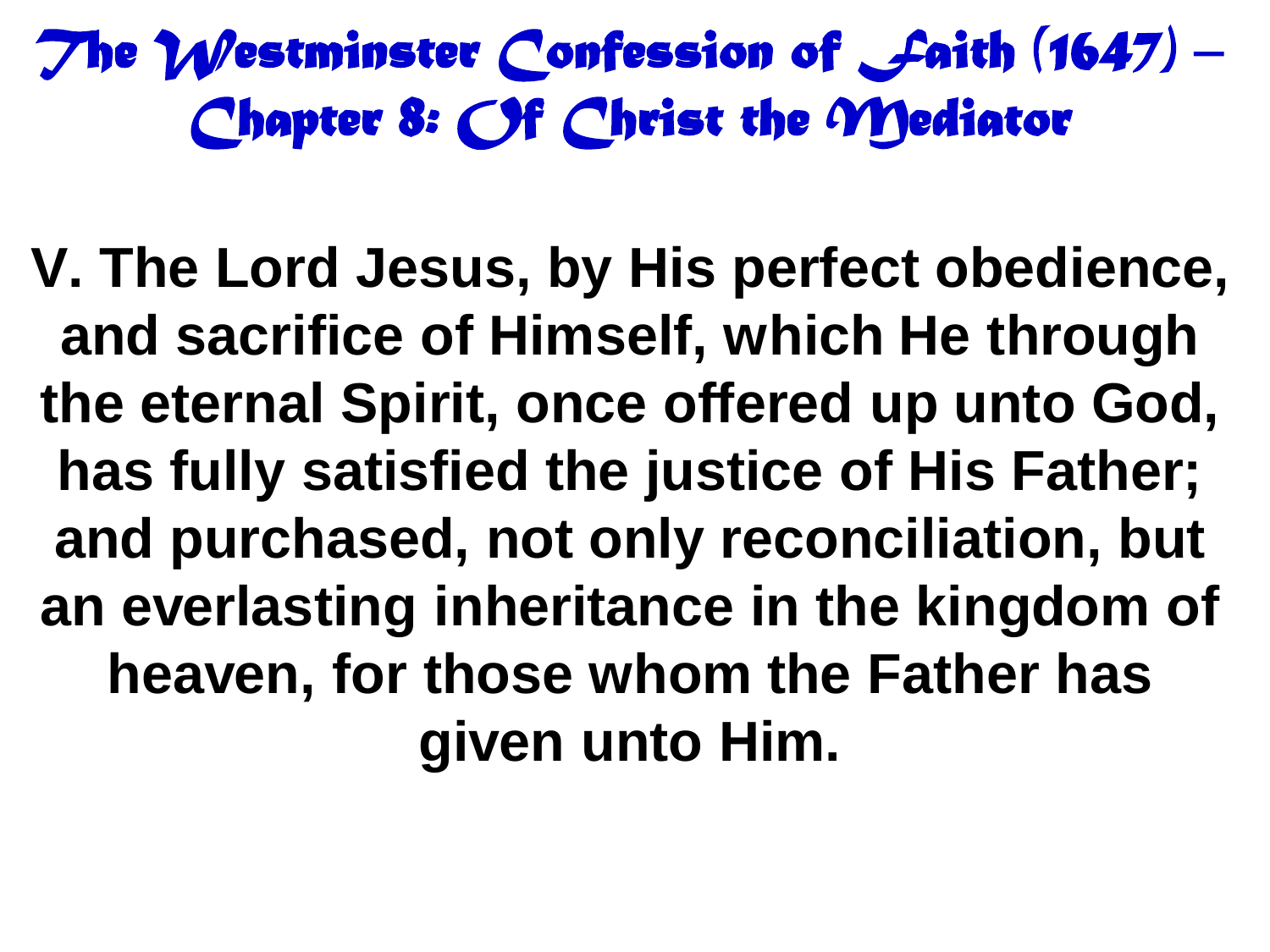### *The Cambridge Declaration (1996)*

**As evangelical faith becomes secularized, its interests have been blurred with those of the culture. The result is a loss of absolute values, permissive individualism, and a substitution of wholeness for holiness, recovery for repentance, intuition for truth, feeling for belief, chance for providence, and immediate gratification for enduring hope. Christ and his cross have moved from the center of our vision….**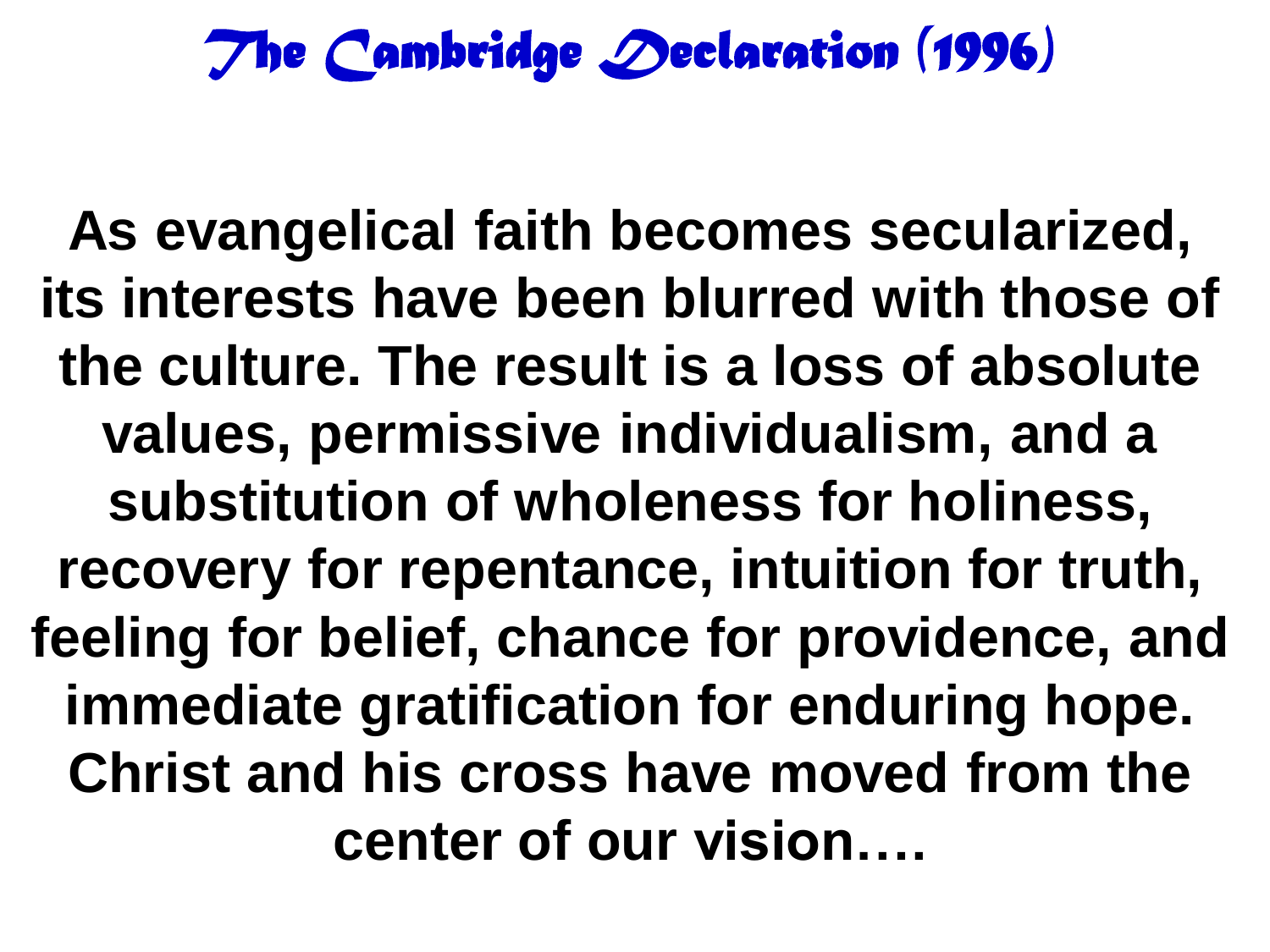*The Cambridge Declaration (1996)* 

**We reaffirm that our salvation is accomplished by the mediatorial work of the historical Christ alone. His sinless life and substitutionary atonement alone are sufficient for our justification and reconciliation to the Father.**

**We deny that the gospel is preached if Christ's substitutionary work is not declared and faith in Christ and his work is not solicited.**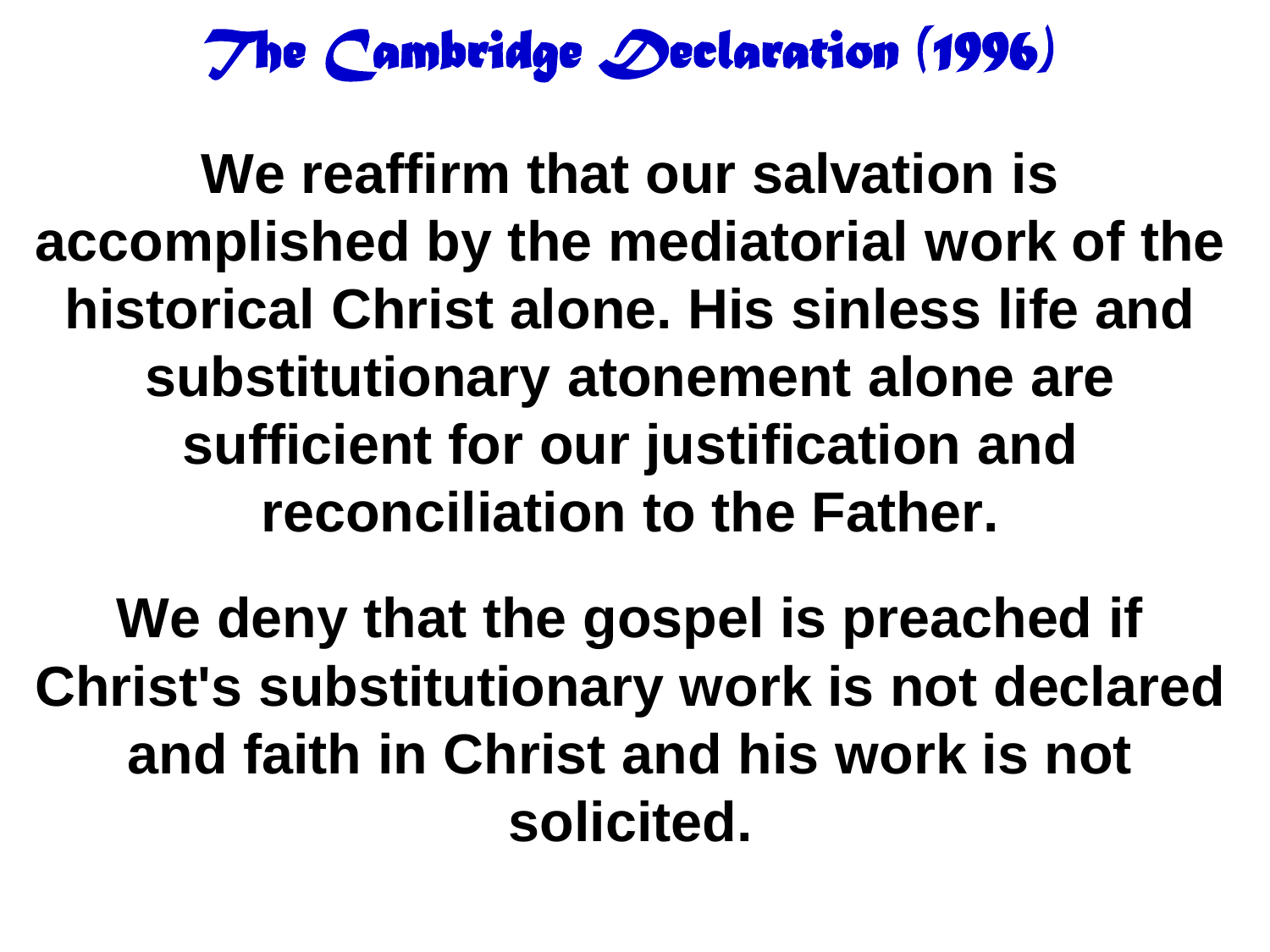# Solus Christus

*The Central Affirmations & Presuppositions* 

- **1. Christ is the sole Mediator of God's covenant of grace.**
- **2. Christ is the sole Redeemer and Savior by which God's people are rescued from spiritual death.**
- **3. Christ's obedience to the Law and His death and resurrection are the sole merits upon which righteousness is imputed to the saints.**
- **4. Christ is the only Mediator by whom we can approach God and that prayer is to be offered only in His name.**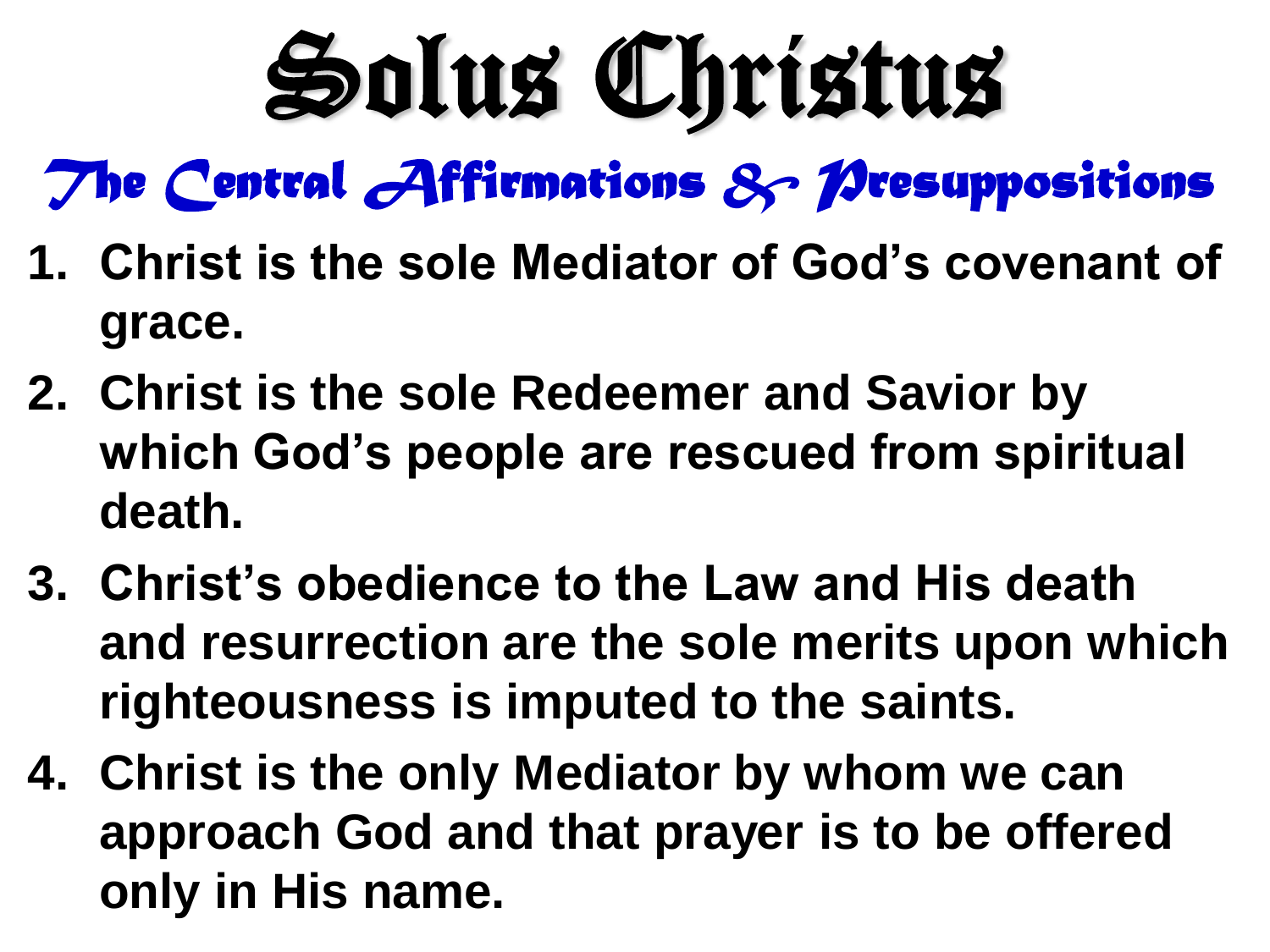# *St. Alphonsus, A Petition to Mary (1696-1787)*

**Most holy Virgin Immaculate, my Mother Mary, to thee who art the Mother of my Lord, the queen of the universe, the advocate, the hope, the refuge of sinners, I who am the most miserable of all sinners, have recourse this day. I venerate thee, great queen, and I thank thee for the many graces thou has bestowed upon me even unto this day; in particular for having delivered me from the hell which I have so often deserved by my sins….**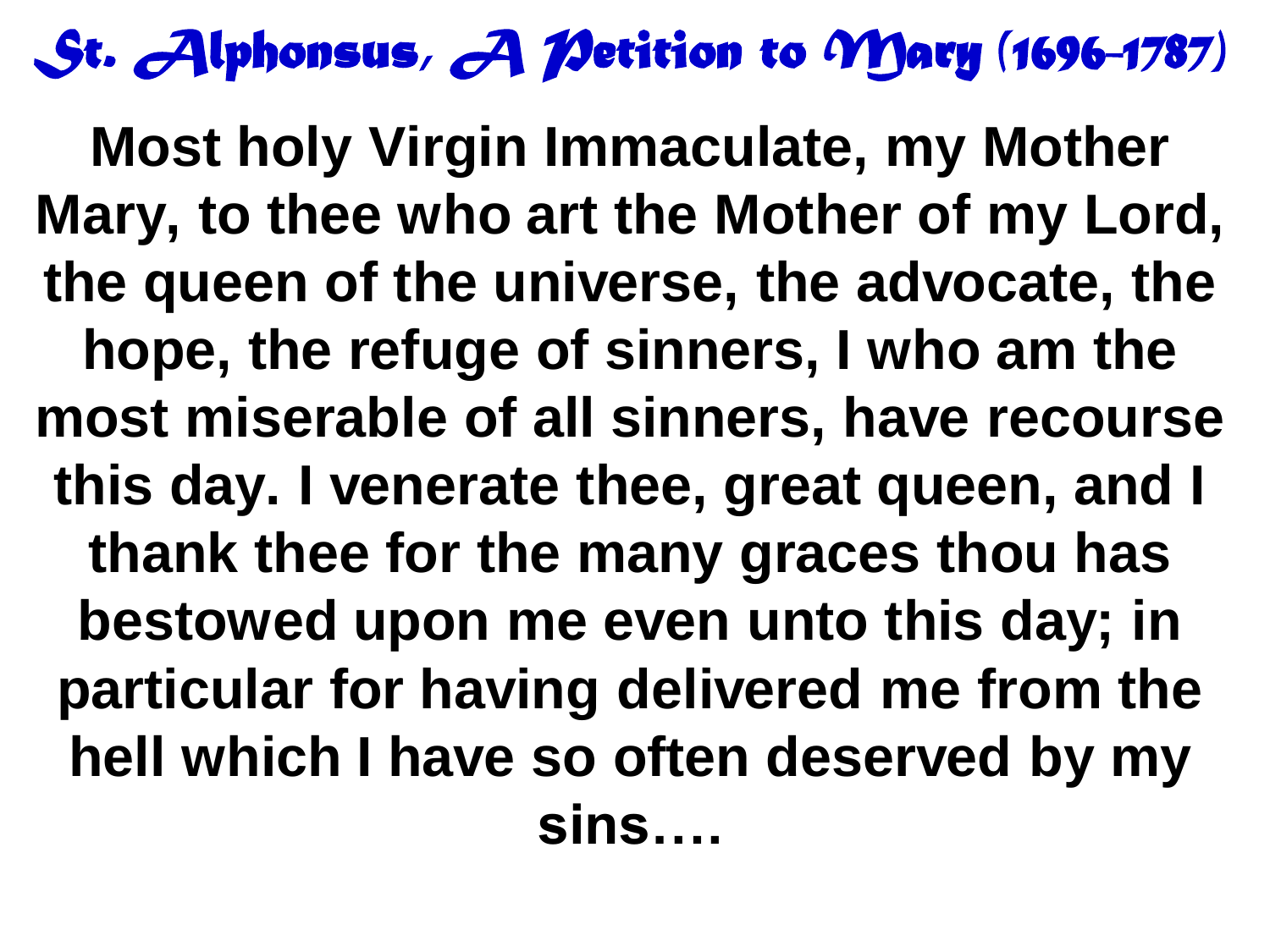# *St. Alphonsus, A Petition to Mary (1696-1787)*

**…I love thee, most dear Lady; and for the love I bear thee, I promise to serve thee willingly forever and to do what I can to make thee loved by others also. I place in thee all my hopes for salvation; accept me as thy servant and shelter me under thy mantle, thou who art the Mother of mercy. And since thou art so powerful with God, deliver me from all temptations, or at least obtain for me the strength to overcome them until death….**